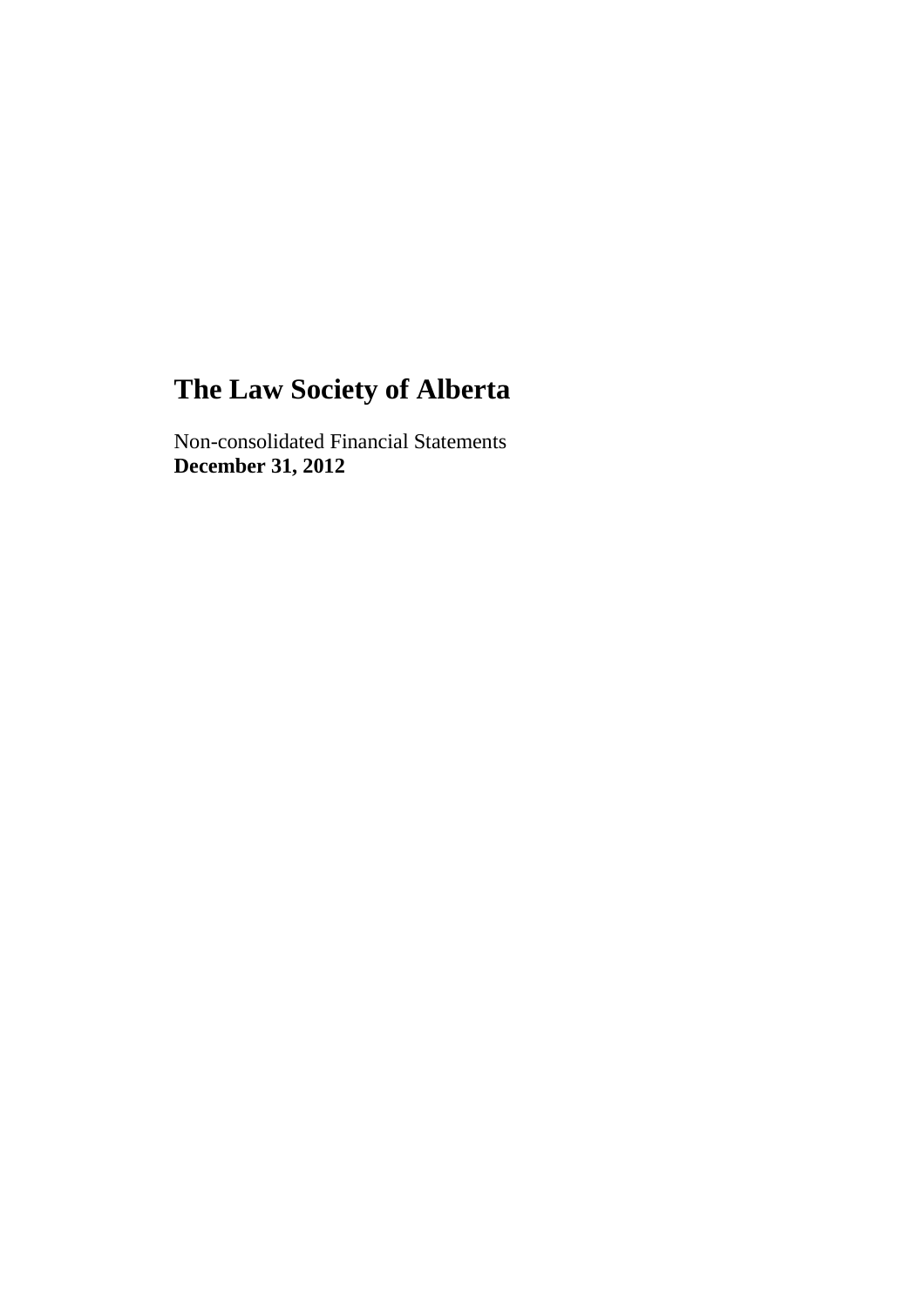

April 11, 2013

#### **Independent Auditor's Report**

**To the Members of The Law Society of Alberta**

We have audited the accompanying non-consolidated financial statements of The Law Society of Alberta, which comprise the non-consolidated balance sheet as at December 31, 2012 and the non-consolidated statements of revenue, expenses and fund balances and cash flows for the fourteen month period ended December 31, 2012, and the related notes, which comprise a summary of significant accounting policies and other explanatory information.

#### **Management's responsibility for the non-consolidated financial statements**

Management is responsible for the preparation and fair presentation of these non-consolidated financial statements in accordance with Canadian accounting standards for not-for-profit organizations, and for such internal control as management determines is necessary to enable the preparation of nonconsolidated financial statements that are free from material misstatement, whether due to fraud or error.

#### **Auditor's responsibility**

Our responsibility is to express an opinion on these non-consolidated financial statements based on our audit. We conducted our audit in accordance with Canadian generally accepted auditing standards. Those standards require that we comply with ethical requirements and plan and perform the audit to obtain reasonable assurance about whether the non-consolidated financial statements are free from material misstatement.

An audit involves performing procedures to obtain audit evidence about the amounts and disclosures in the non-consolidated financial statements. The procedures selected depend on the auditor's judgment, including the assessment of the risks of material misstatement of the non-consolidated financial statements, whether due to fraud or error. In making those risk assessments, the auditor considers internal control relevant to the entity's preparation and fair presentation of the non-consolidated financial statements in order to design audit procedures that are appropriate in the circumstances, but not for the purpose of expressing an opinion on the effectiveness of the entity's internal control. An audit also includes evaluating the appropriateness of accounting policies used and the reasonableness of accounting estimates made by management, as well as evaluating the overall presentation of the nonconsolidated financial statements.

We believe that the audit evidence we have obtained is sufficient and appropriate to provide a basis for our audit opinion.

*PricewaterhouseCoopers LLP 111 5th Avenue SW, Suite 3100, Calgary, Alberta, Canada T2P 5L3 T: +1 403 509 7500, F: +1 403 781 1825*

"PwC" refers to PricewaterhouseCoopers LLP, an Ontario limited liability partnership.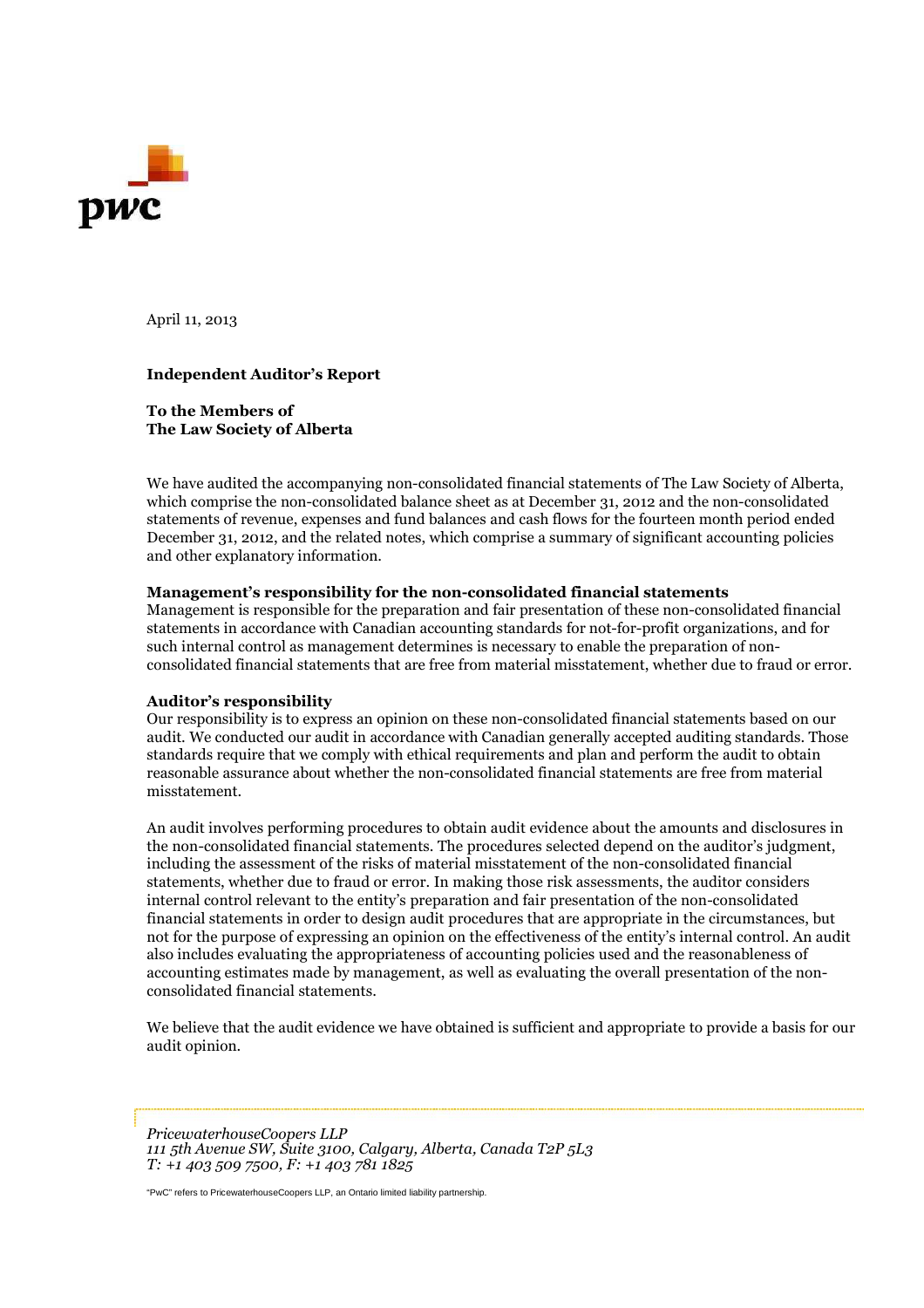

#### **Opinion**

In our opinion, the non-consolidated financial statements present fairly, in all material respects, the financial position of The Law Society of Alberta as at December 31, 2012 and the results of its operations and its cash flows for the fourteen month period ended December 31, 2012 in accordance with Canadian accounting standards for not-for-profit organizations.

#### **Comparative information**

Without modifying our opinion, we draw attention to note 2 to the non-consolidated financial statements, which describes that The Law Society of Alberta adopted Canadian accounting standards for not-for-profit organizations on November 1, 2011 with a transition date of November 1, 2010. These standards were applied retrospectively by management to the comparative information in these non-consolidated financial statements, including the non-consolidated balance sheet as at October 31, 2011 and November 1, 2010, and the non-consolidated statements of revenue, expenses and fund balances and cash flows for the year ended October 31, 2011 and related disclosures. We were not engaged to report on the restated comparative information, and as such, it is unaudited.

Pricewaterhouse Coopers LLP

**Chartered Accountants**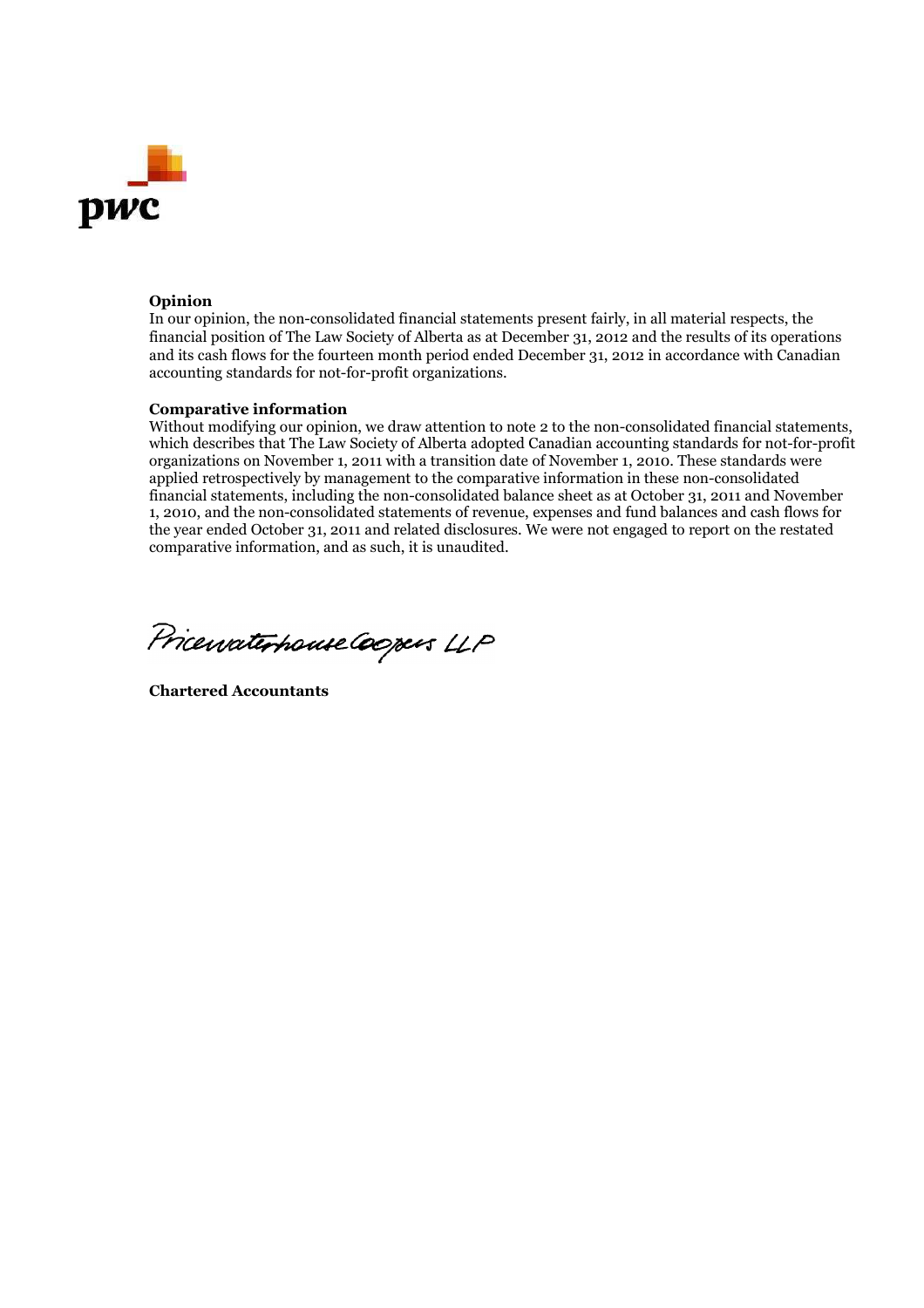Non-consolidated Balance Sheet

# **As at December 31, 2012**

|                                                                                                                                                                                                   | <b>General</b><br><b>Fund</b><br>\$                  | <b>Assurance</b><br>Fund<br>\$                      | <b>Viscount</b><br><b>Bennett</b><br><b>Trust</b><br><b>Fund</b><br>\$ | 2012<br>\$                                             | 2011<br>\$<br>(unaudited -<br>note 2)                   | October 31, November 1,<br>2010<br>S<br>(unaudited -<br>note 2) |
|---------------------------------------------------------------------------------------------------------------------------------------------------------------------------------------------------|------------------------------------------------------|-----------------------------------------------------|------------------------------------------------------------------------|--------------------------------------------------------|---------------------------------------------------------|-----------------------------------------------------------------|
| <b>Assets</b>                                                                                                                                                                                     |                                                      |                                                     |                                                                        |                                                        |                                                         |                                                                 |
| <b>Current assets</b><br>Cash and cash equivalents<br>Accounts receivable<br>Accrued interest<br>Prepaid expenses<br>Interfund balances                                                           | 1,952,530<br>350,983<br>5,983<br>295,368<br>(16,047) | 1,885,878<br>354,548<br>39,559<br>249,072<br>15,808 | 193,307<br>3<br>4,177<br>239                                           | 4,031,715<br>705,534<br>49,719<br>544,440              | 4,146,396<br>358,203<br>85,818<br>211,547               | 3,341,473<br>328,570<br>80,988<br>240,146                       |
|                                                                                                                                                                                                   | 2,588,817                                            | 2,544,865                                           | 197,726                                                                | 5,331,408                                              | 4,801,964                                               | 3,991,177                                                       |
| <b>Investments</b> (note 4)                                                                                                                                                                       | 979,473                                              | 10,487,924                                          | 1,163,183                                                              | 12,630,580                                             | 13,690,417                                              | 14,390,942                                                      |
| <b>Reinsurance recoverable</b> (note 7)                                                                                                                                                           |                                                      | 7,187,041                                           | $\overline{\phantom{a}}$                                               | 7,187,041                                              | 4,987,116                                               | 5,214,130                                                       |
| <b>Trust assets</b> (note 5)                                                                                                                                                                      | 1,327,900                                            |                                                     | $\overline{\phantom{a}}$                                               | 1,327,900                                              | 1,212,184                                               | 840,672                                                         |
| Capital assets (note 6)                                                                                                                                                                           | 2,061,416                                            |                                                     |                                                                        | 2,061,416                                              | 1,985,425                                               | 1,333,354                                                       |
|                                                                                                                                                                                                   | 6,957,606                                            | 20,219,830                                          | 1,360,909                                                              | 28,538,345                                             | 26,677,106                                              | 25,770,275                                                      |
| <b>Liabilities</b>                                                                                                                                                                                |                                                      |                                                     |                                                                        |                                                        |                                                         |                                                                 |
| <b>Current liabilities</b><br>Deferred revenue (note 3)<br>Accounts payable and accrued liabilities<br>Due to The Alberta Lawyers Insurance<br>Association (note 12)<br>Deferred lease inducement | 3,787,435<br>640,657<br>17,429<br>77,340             | 1,048,254<br>37,462                                 | $\blacksquare$                                                         | 4,835,689<br>678,119<br>17,429<br>77,340               | 7,558,673<br>936,734<br>3,666<br>77,340                 | 6,719,105<br>778,073<br>4,228<br>77,342                         |
| Capital lease obligation (note 8)                                                                                                                                                                 | 50,289                                               |                                                     | $\blacksquare$                                                         | 50,289                                                 | 50,289                                                  |                                                                 |
| Long-term liabilities                                                                                                                                                                             | 4,573,150                                            | 1,085,716                                           | $\overline{\phantom{a}}$                                               | 5,658,866                                              | 8,626,702                                               | 7,578,748                                                       |
| Reserve for claims and related costs (note 7)<br>Trust liabilities (note 5)<br>Pension plan payable (note 10)<br>Deferred lease inducement<br>Capital lease obligation (note 8)                   | 1,327,900<br>851,469<br>77,340<br>33,527             | 13,976,022                                          | $\blacksquare$<br>÷.                                                   | 13,976,022<br>1,327,900<br>851,469<br>77,340<br>33,527 | 10,389,055<br>1,212,184<br>739,069<br>167,574<br>86,261 | 10,906,862<br>840,672<br>654,231<br>244,914                     |
|                                                                                                                                                                                                   | 2,290,236                                            | 13,976,022                                          |                                                                        | 16,266,258                                             | 12,594,143                                              | 12,646,679                                                      |
|                                                                                                                                                                                                   | 6,863,386                                            | 15,061,738                                          |                                                                        | 21,925,124                                             | 21,220,845                                              | 20,225,427                                                      |
| <b>Fund balances</b><br>Invested in capital assets<br>Externally restricted funds (note 9)<br>Contingency reserve<br>Scholarship reserve<br>Unrestricted funds                                    | 2,061,416<br>(1,967,196)                             | 5,158,092                                           | 1,360,909<br>$\overline{\phantom{a}}$                                  | 2,061,416<br>5,158,092<br>1,360,909<br>(1,967,196)     | 1,985,425<br>5,574,230<br>1,252,968<br>(3,356,362)      | 1,333,354<br>5,521,067<br>1,238,299<br>(2,547,872)              |
|                                                                                                                                                                                                   | 94,220                                               | 5,158,092                                           | 1,360,909                                                              | 6,613,221                                              | 5,456,261                                               | 5,544,848                                                       |
|                                                                                                                                                                                                   | 6,957,606                                            | 20,219,830                                          | 1,360,909                                                              | 28,538,345                                             | 26,677,106                                              | 25,770,275                                                      |
| $Commitm$ <sub>onta</sub> $(neta)$                                                                                                                                                                |                                                      |                                                     |                                                                        |                                                        |                                                         |                                                                 |

**Commitments** (note 11)

### **Approved by the Benchers**

\_\_\_\_\_\_\_\_\_\_\_\_\_\_\_\_\_\_\_\_\_\_\_\_\_\_\_\_\_\_\_\_\_\_\_ Bencher \_\_\_\_\_\_\_\_\_\_\_\_\_\_\_\_\_\_\_\_\_\_\_\_\_\_\_\_\_\_\_\_\_\_\_ Bencher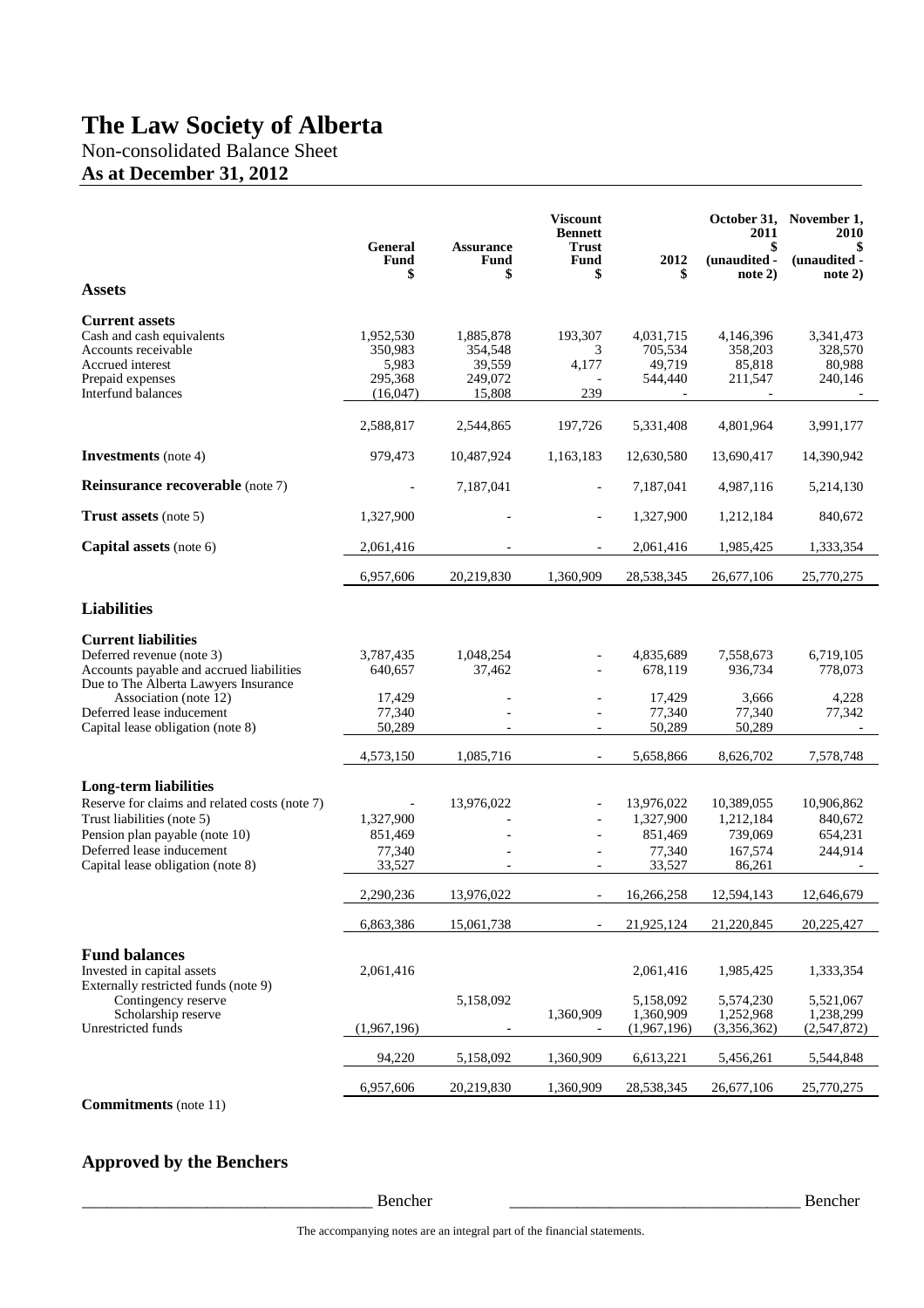Non-consolidated Statement of Revenue, Expenses and Fund Balances **For the fourteen months ended December 31, 2012**

|                                                                                   | <b>General</b><br>Fund<br>\$ | <b>Assurance</b><br>Fund<br>\$ | <b>Viscount</b><br><b>Bennett</b><br>Trust<br>Fund<br>\$ | 2012<br>\$              | For the year<br>ended<br>October 31.<br>2011<br>S<br>(unaudited - |
|-----------------------------------------------------------------------------------|------------------------------|--------------------------------|----------------------------------------------------------|-------------------------|-------------------------------------------------------------------|
|                                                                                   |                              |                                |                                                          |                         | note 2)                                                           |
| <b>Revenue</b>                                                                    |                              |                                |                                                          |                         | 19,715,206                                                        |
| Practice fees<br>Investment income                                                | 18,495,023<br>178,624        | 5,837,687<br>1,281,650         | 120,508                                                  | 24,332,710<br>1,580,782 | 1,029,064                                                         |
| Management fee (note 12)                                                          | 1,582,000                    |                                |                                                          | 1,582,000               | 1,300,080                                                         |
| Enrolment and application fees                                                    | 455,638                      |                                |                                                          | 455,638                 | 397,747                                                           |
| Other                                                                             | 70,272                       |                                |                                                          | 70,272                  | 81,866                                                            |
| Fines and penalties                                                               | 47,500                       |                                |                                                          | 47,500                  | 36,500                                                            |
|                                                                                   | 20,829,057                   | 7,119,337                      | 120,508                                                  | 28,068,902              | 22,560,463                                                        |
| <b>Expenses</b>                                                                   |                              |                                |                                                          |                         |                                                                   |
| Corporate costs                                                                   |                              |                                |                                                          |                         |                                                                   |
| Premises operating costs                                                          | 1,599,009                    |                                |                                                          | 1,599,009               | 1,293,500                                                         |
| General corporate costs                                                           | 779,683                      | 68,193                         | 4,794                                                    | 852,670                 | 557,419                                                           |
| Amortization                                                                      | 880,983                      |                                |                                                          | 880,983                 | 817,608                                                           |
| Indemnity bond fees                                                               |                              | 295,010                        |                                                          | 295,010                 | 259,985                                                           |
| Departmental costs                                                                |                              |                                |                                                          |                         |                                                                   |
| Secretariat                                                                       | 1,870,373                    |                                |                                                          | 1,870,373               | 1,399,794                                                         |
| Counsel                                                                           | 1,887,975                    |                                |                                                          | 1,887,975               | 1,506,854                                                         |
| Trust safety<br>Complaints                                                        | 1,870,981                    | 2,413,204                      | ÷                                                        | 2,413,204<br>1,870,981  | 2,329,709<br>1,523,480                                            |
| Custodianships                                                                    |                              | 498,313                        |                                                          | 498,313                 | 449,262                                                           |
| Membership                                                                        | 1,226,091                    |                                |                                                          | 1,226,091               | 1,077,035                                                         |
| Administration                                                                    | 1,444,978                    |                                |                                                          | 1,444,978               | 1,396,963                                                         |
| Human resources                                                                   | 786,343                      |                                | ٠                                                        | 786,343                 | 489,565                                                           |
| Business technology                                                               | 2,546,777                    |                                | ٠                                                        | 2,546,777               | 2,234,683                                                         |
| Accounting                                                                        | 530,014                      |                                | $\sim$                                                   | 530,014                 | 521,909                                                           |
| Professionalism, competence, & access                                             | 2,243,178                    |                                | ٠                                                        | 2,243,178               | 2,752,411                                                         |
| Investigations                                                                    | 786,385                      |                                |                                                          | 786,385                 | 776,612                                                           |
| Communications<br>Privacy and records management                                  | 757,402<br>426,048           |                                |                                                          | 757,402<br>426,048      | 597,842<br>357,480                                                |
| Member regulation administration                                                  | 633,543                      |                                |                                                          | 633,543                 | 737,693                                                           |
| Practice review                                                                   | 476,847                      |                                |                                                          | 476,847                 | 301,745                                                           |
| Policy and research                                                               | 1,092,887                    |                                |                                                          | 1,092,887               | 849,112                                                           |
| Provision for claims & related costs (note 7)                                     |                              | 1,924,237                      |                                                          | 1,924,237               | 314,508                                                           |
| Scholarships                                                                      | L.                           |                                | 20,000                                                   | 20,000                  | 40,000                                                            |
|                                                                                   | 21,839,497                   | 5,198,957                      | 24,794                                                   | 27,063,248              | 22,585,193                                                        |
|                                                                                   |                              |                                |                                                          |                         |                                                                   |
| Excess (deficiency) of revenue over expenses for the<br>period before other items | (1,010,440)                  | 1,920,380                      | 95,714                                                   | 1,005,654               | (24,730)                                                          |
| Other items:                                                                      |                              |                                |                                                          |                         |                                                                   |
| Unrealized gain (loss) on investments                                             | (53, 643)                    | 66,838                         | 12,227                                                   | 25,422                  | (240, 503)                                                        |
| Recovered costs                                                                   | 121,240                      | 4,644                          |                                                          | 125,884                 | 176,646                                                           |
| Interfund management fees                                                         | 2,408,000                    | (2,408,000)                    |                                                          |                         |                                                                   |
|                                                                                   |                              |                                |                                                          |                         |                                                                   |
| Excess (deficiency) of revenue over expenses<br>for the period                    | 1,465,157                    | (416, 138)                     | 107,941                                                  | 1,156,960               | (88, 587)                                                         |
| Fund balance (deficiency) – beginning of<br>period                                | (1,370,937)                  | 5,574,230                      | 1,252,968                                                | 5,456,261               | 5,544,848                                                         |
| Fund balance – end of period                                                      | 94,220                       | 5,158,092                      | 1,360,909                                                | 6,613,221               | 5,456,261                                                         |

The accompanying notes are an integral part of the financial statements.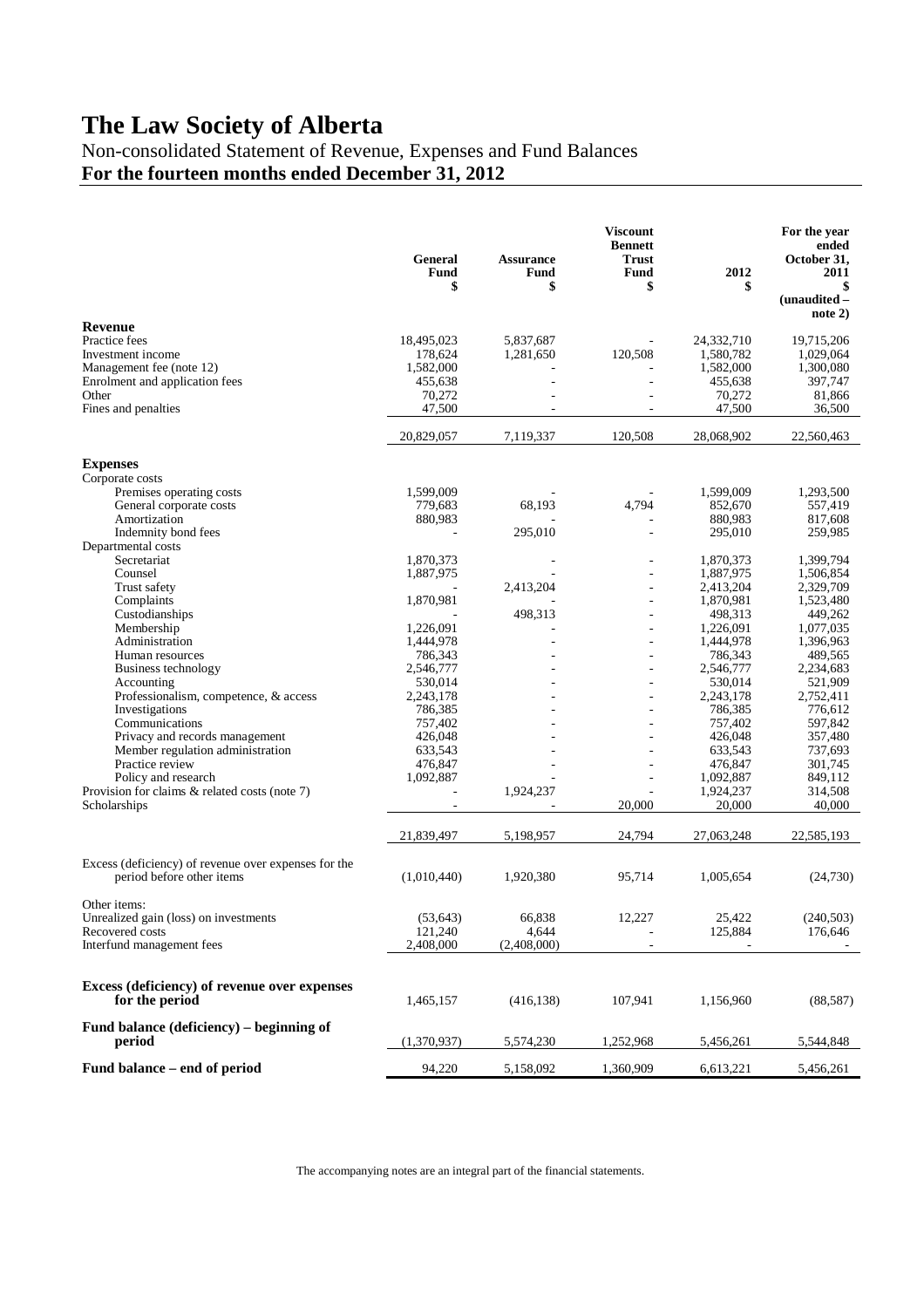### Non-consolidated Statement of Cash Flows

# **For the fourteen months ended December 31, 2012**

|                                                                                                                                                                       | General<br><b>Fund</b><br>\$                | <b>Assurance</b><br><b>Fund</b><br>\$ | <b>Viscount</b><br><b>Bennett</b><br><b>Trust</b><br><b>Fund</b><br>\$ | 2012<br>\$                                                   | For the year<br>ended<br>October 31,<br>2011<br>\$<br>(unaudited- |
|-----------------------------------------------------------------------------------------------------------------------------------------------------------------------|---------------------------------------------|---------------------------------------|------------------------------------------------------------------------|--------------------------------------------------------------|-------------------------------------------------------------------|
| Cash provided by (used in)                                                                                                                                            |                                             |                                       |                                                                        |                                                              | note 2)                                                           |
| <b>Operating activities</b><br>Excess (deficiency) of revenue over expenses for                                                                                       |                                             |                                       |                                                                        |                                                              |                                                                   |
| the period<br>Items not affecting cash                                                                                                                                | 1,465,157                                   | (416, 138)                            | 107,941                                                                | 1,156,960                                                    | (88, 587)                                                         |
| Amortization<br>Gain on sale of investments<br>Unrealized (gain) loss on investments<br>Provision for claims & related costs (note 7)<br>Decrease in lease inducement | 880,983<br>(73, 612)<br>53,643<br>(90, 234) | (781, 499)<br>(66, 838)<br>1,924,237  | (70, 689)<br>(12,227)                                                  | 880.983<br>(925, 800)<br>(25, 422)<br>1,924,237<br>(90, 234) | 817,608<br>(481, 422)<br>240,503<br>314,508<br>(77, 340)          |
|                                                                                                                                                                       |                                             |                                       |                                                                        |                                                              |                                                                   |
| Change in non-cash working capital items                                                                                                                              | 2,235,937<br>(2,367,858)                    | 659,762<br>(1,280,269)                | 25,025<br>(16, 564)                                                    | 2,920,724<br>(3,664,691)                                     | 725,270<br>991,801                                                |
| Claims and related costs paid – net of recoveries<br>(note 7)<br>Increase in pension plan payable                                                                     | 112,400                                     | (537, 195)                            |                                                                        | (537, 195)<br>112,400                                        | (605, 301)<br>84,838                                              |
|                                                                                                                                                                       | (19, 521)                                   | (1,157,702)                           | 8,461                                                                  | (1,168,762)                                                  | 1,196,608                                                         |
| <b>Investing activities</b><br>Proceeds on disposal of investments<br>Purchase of investments<br>Purchase of capital assets                                           | 975,314<br>(721, 375)<br>(956, 974)         | 9,738,150<br>(8,024,820)              | 606,559<br>(562, 773)                                                  | 11,320,023<br>(9,308,968)<br>(956, 974)                      | 6,961,226<br>(6,019,782)<br>(1,333,129)                           |
|                                                                                                                                                                       | (703, 035)                                  | 1,713,330                             | 43,786                                                                 | 1,054,081                                                    | (391, 685)                                                        |
| Increase (decrease) in cash and cash<br>equivalents                                                                                                                   | (722, 556)                                  | 555,628                               | 52,247                                                                 | (114,681)                                                    | 804,923                                                           |
| Cash and cash equivalents - beginning of<br>the period                                                                                                                | 2,675,086                                   | 1,330,250                             | 141,060                                                                | 4,146,396                                                    | 3,341,473                                                         |
| Cash and cash equivalents - end of the<br>period                                                                                                                      | 1,952,530                                   | 1,885,878                             | 193,307                                                                | 4,031,715                                                    | 4,146,396                                                         |
| Cash and cash equivalents comprised of:<br>Cash<br>Treasury bills                                                                                                     | 313,621<br>1,638,909                        | 149,038<br>1,736,840                  | 7,772<br>185,535                                                       | 470,431<br>3,561,284                                         | 278,492<br>3,867,904                                              |
|                                                                                                                                                                       | 1,952,530                                   | 1,885,878                             | 193,307                                                                | 4,031,715                                                    | 4,146,396                                                         |
| Interest received                                                                                                                                                     | 112,244                                     | 328,364                               | 33,155                                                                 | 473,763                                                      | 419,950                                                           |

The accompanying notes are an integral part of the financial statements.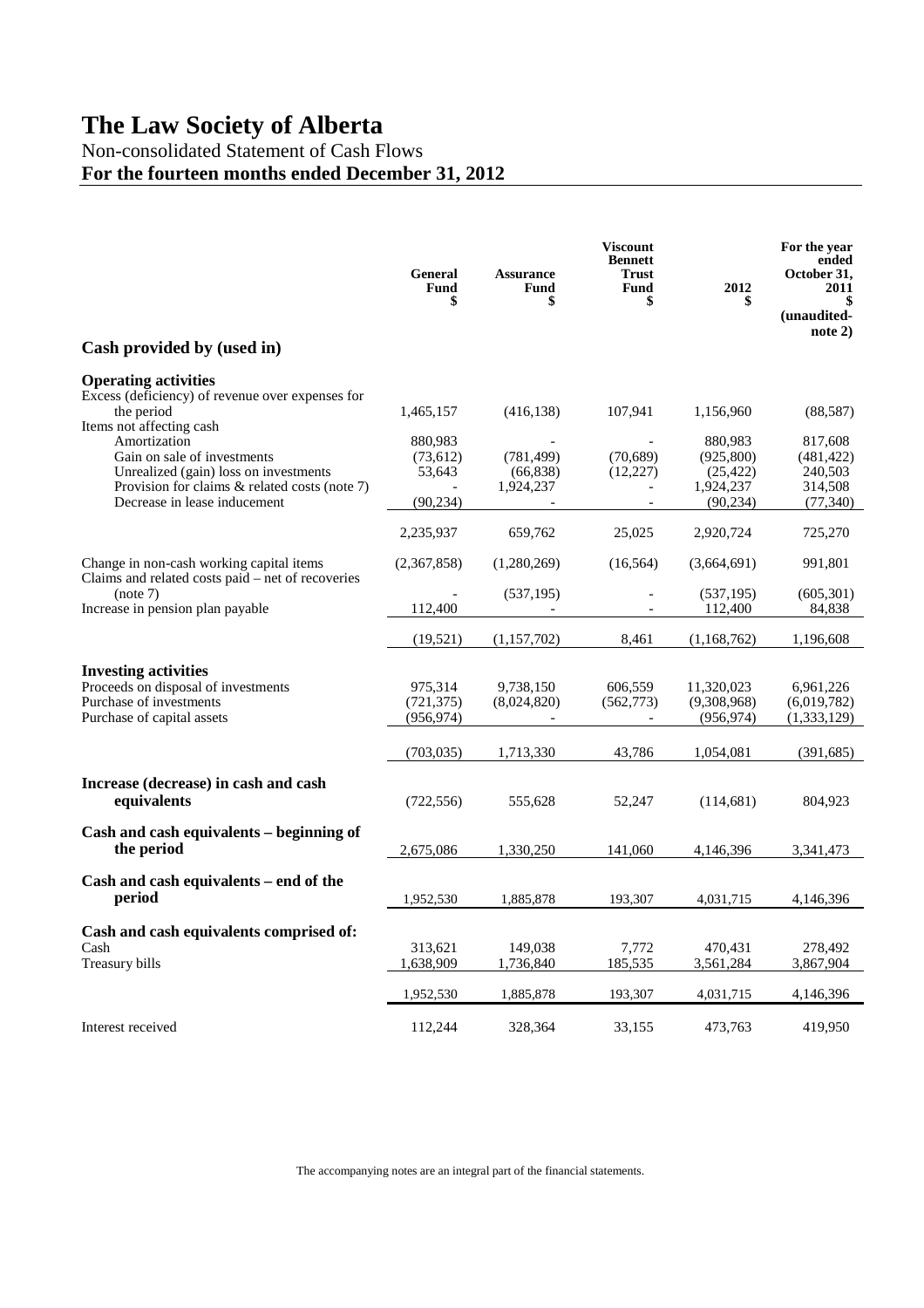Notes to Non-consolidated Financial Statements For the fourteen months ended December 31, 2012

### **1 General**

The Law Society of Alberta (the "Society") operates under the authority of the Legal Profession Act, Chapter L-8, Revised Statutes of Alberta 2000. The Society administers programs which help promote a high standard of legal services and professional conduct through governance and regulation of an independent legal profession. The financial statements of the Society are prepared on a non-consolidated basis (refer to Note 10 "Related Party Transactions").

On June 9, 2012, the Benchers of the Society approved a change in the fiscal year-end of the Society to December 31 to be effective as at December 31, 2012.

### **2 Transition to accounting standards for not-for-profit organizations**

Effective November 1, 2011, the Society elected to adopt Canadian accounting standards for not-for-profit organizations (ASNPO) as issued by the Canadian Accounting Standards Board. As a part of the transition to ASNPO, the Society evaluated its existing accounting policies and elected to change the revenue recognition policy for Members' fees and the Assurance Fund levy to the deferral method of accounting. The accounting policies selected under this framework have been applied consistently and retrospectively as if these policies had always been in effect.

At the date of transition, the Society has elected to designate all investments to be measured at fair value. As this is the same method used prior to the change in accounting framework, there are no adjustments to the nonconsolidated balance sheet or the non-consolidated statements of revenue, expenses and fund balances and cash flows.

The Society has not utilized any other transitional exemptions on the adoption of ASNPO.

The comparative figures are marked as unaudited as no audit procedures were performed over the comparative figures under Canadian accounting standards for not-for-profit organizations. An unmodified audit report was issued for the financial statements for the year ended October 31, 2011 dated February 2, 2012, under the Canadian Generally Accepted Accounting Principles in force at that time, Canadian Institute of Chartered Accountants' Handbook Part V, Pre-changeover accounting standards.

Other than the changes as described above, there were no other adjustments to the non-consolidated balance sheet or the non-consolidated statements of revenue, expenses and fund balances and cash flows.

#### **Reconciliation of fund balance on the transition to ASNPO**

| Fund balance as at October 31, 2010, as previously reported     | 12.263.953  |
|-----------------------------------------------------------------|-------------|
| Change in the revenue recognition policy to the deferral method | (6,719,105) |
| Opening fund balance as at November 1, 2010 under ASNPO         | 5,544,848   |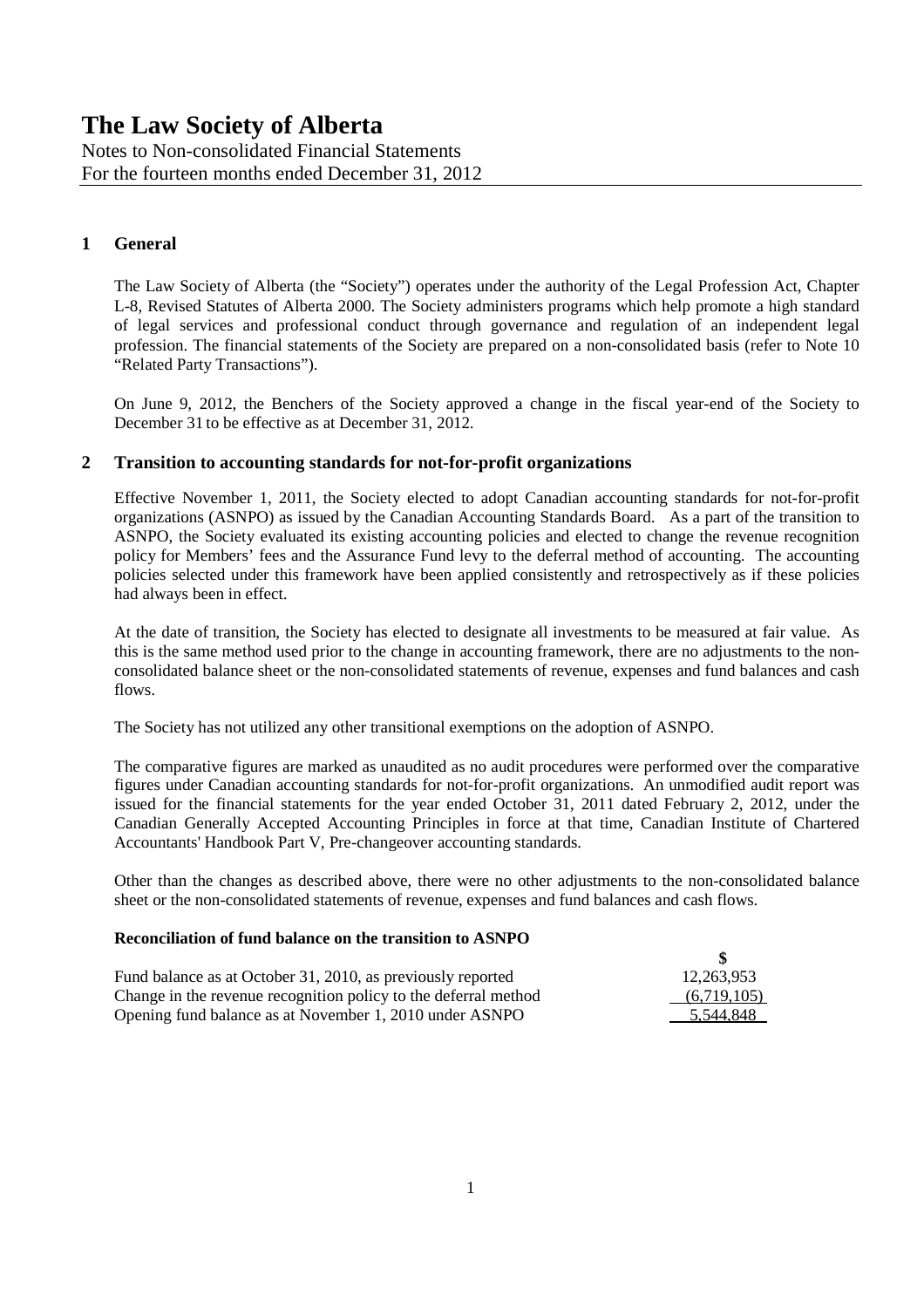Notes to Non-consolidated Financial Statements For the fourteen months ended December 31, 2012

#### **Reconciliation of excess of revenue over expenses on the transition to ASNPO**

| Excess of revenue over expenses for the year ended              | S.         |
|-----------------------------------------------------------------|------------|
| October 31, 2011, as previously reported                        | 750,981    |
| Change in the revenue recognition policy to the deferral method | (839, 568) |
| Excess of revenue over expenses for the year ended              |            |
| October 31, 2011 under ASNPO                                    | (88.587)   |

The change in the accounting policy for revenue recognition had no impact on the Society's cash flow or total assets.

### **3 Summary of significant accounting policies**

#### **Fund accounting**

The Society has the following funds:

#### **General Fund**

The General Fund is an unrestricted fund which provides for the administration and governance of the Society's day to day business.

#### **Assurance Fund**

The Assurance Fund is a restricted fund which is maintained to reimburse, at the discretion of the Benchers, the principal amount of losses caused by a member through the misappropriation or wrongful conversion of money or other property entrusted to or received by a member in the member's capacity as a barrister and solicitor and in the course of the member's practice as a barrister and solicitor.

In addition, the Assurance Fund is maintained to provide for the cost of review of members' trust accounts, custodianships and the investigation of claims.

#### **Viscount Bennett Trust Fund**

The Viscount Bennett Trust Fund is a restricted fund, the principal of which was gifted to the Society by the Right Honourable Viscount Bennett. The income generated by this fund is to be used for scholarships for students-at-law, resident in Alberta.

### **Financial Instruments**

The Society records cash and cash equivalents, accounts receivable, accrued interest, trust assets, reinsurance recoverable, accounts payable and accrued liabilities, due to The Alberta Lawyers Insurance Association, pension plan payable and capital lease obligations at amortized cost. Amortization, if any, is recorded on a straight-line basis.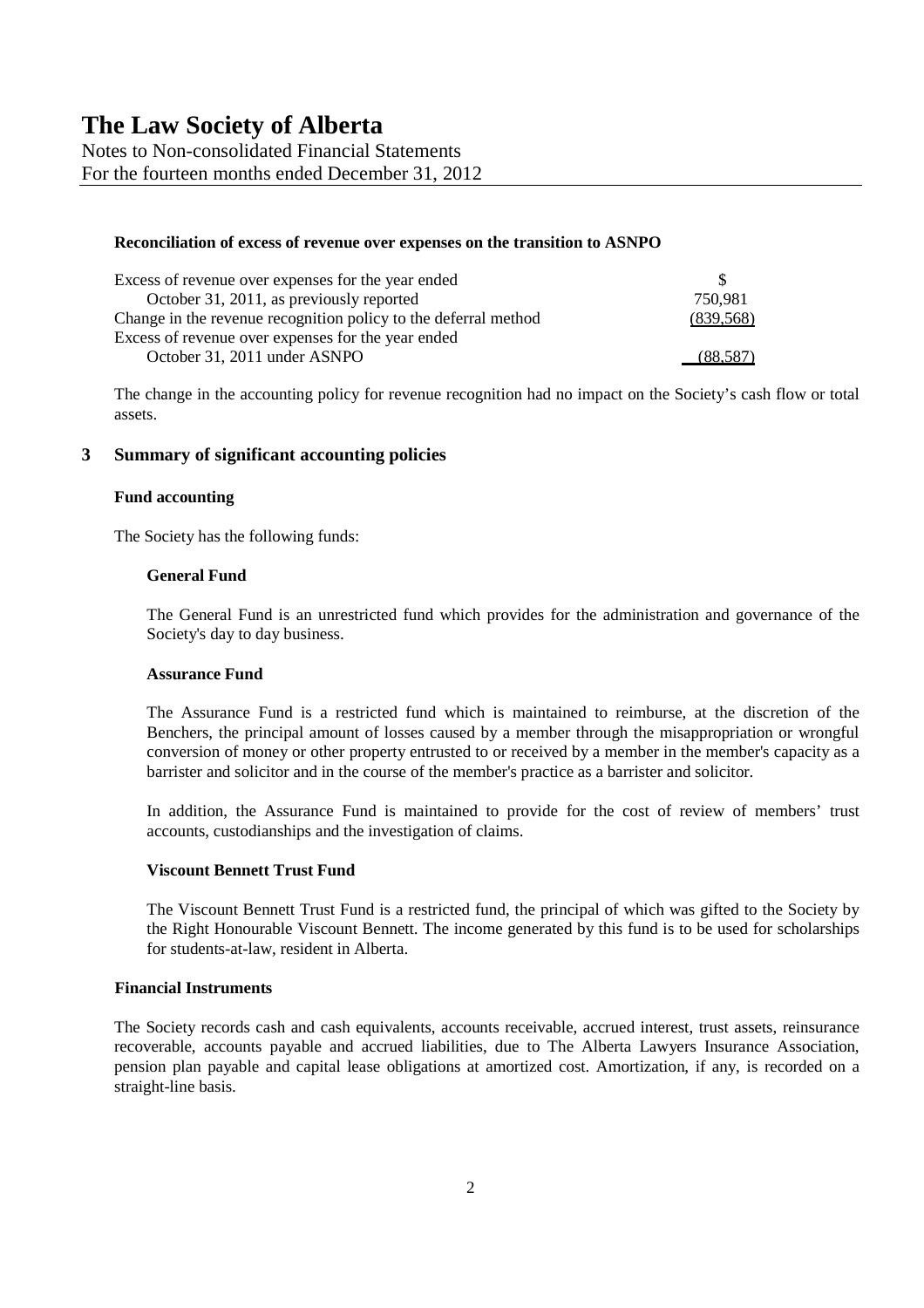Notes to Non-consolidated Financial Statements For the fourteen months ended December 31, 2012

The Society's investments consist of equity securities, corporate bonds, municipal government bonds, provincial government bonds and federal government bonds. The investment in equity securities which are traded on an active market are recorded at fair value. The Society has elected to record the investments in corporate bonds, municipal bonds, municipal government bonds, provincial government bonds and federal government bonds at fair value. Changes in fair value of the investments are recorded on the statement of revenue, expenses and fund balances.

Financial assets are tested for impairment at the end of each reporting period when there are indications that the assets may be impaired.

#### **Revenue recognition**

Members' fees of the General Fund and the Assurance Fund levy are set by the Benchers, are billed in February, and are due by March 15. Revenue is recorded in the respective fund evenly throughout the year to which it applies. Amounts received or receivable that pertain to the period subsequent to the year-end are deferred and recognized as revenue in the next fiscal year. Fees and levies are included in the line item titled practice fees. Investment income earned on investments is recognized in the fund in which the investments are maintained.

### **Recoveries**

Recoveries from insurers and other third parties are recorded as revenue when they can be reasonably estimated and collectability is reasonably assured. Otherwise, the recovery is recorded when received.

#### **Reserve and Provision for claims and related costs**

The provision for claims and related costs of the Assurance Fund is based upon the change from year to year in the reinsurance recoverable and reserve for claims and related costs. The reserve value is based on the actuarially determined discounted cost of possible claims and related costs as at the end of the fiscal year.

The Society's actuary is engaged to provide an annual valuation of the reserve for claims and related costs for the Assurance Fund in accordance with the standards of practice adopted by the Canadian Institute of Actuaries. For the purpose of this actuarial valuation, the actuary made use of certain information contained in the Society's financial records.

#### **Reinsurance recoverable**

In the normal course of business, the Society seeks to limit exposure to losses on large risks by purchasing reinsurance from reinsurers. The amounts reported in the balance sheet include estimates of amounts expected to be recovered from reinsurers on incurred losses that have not yet been paid.

The provision for claims and related costs has been disclosed on a gross basis with an offsetting asset reflecting the reinsurance recoverable.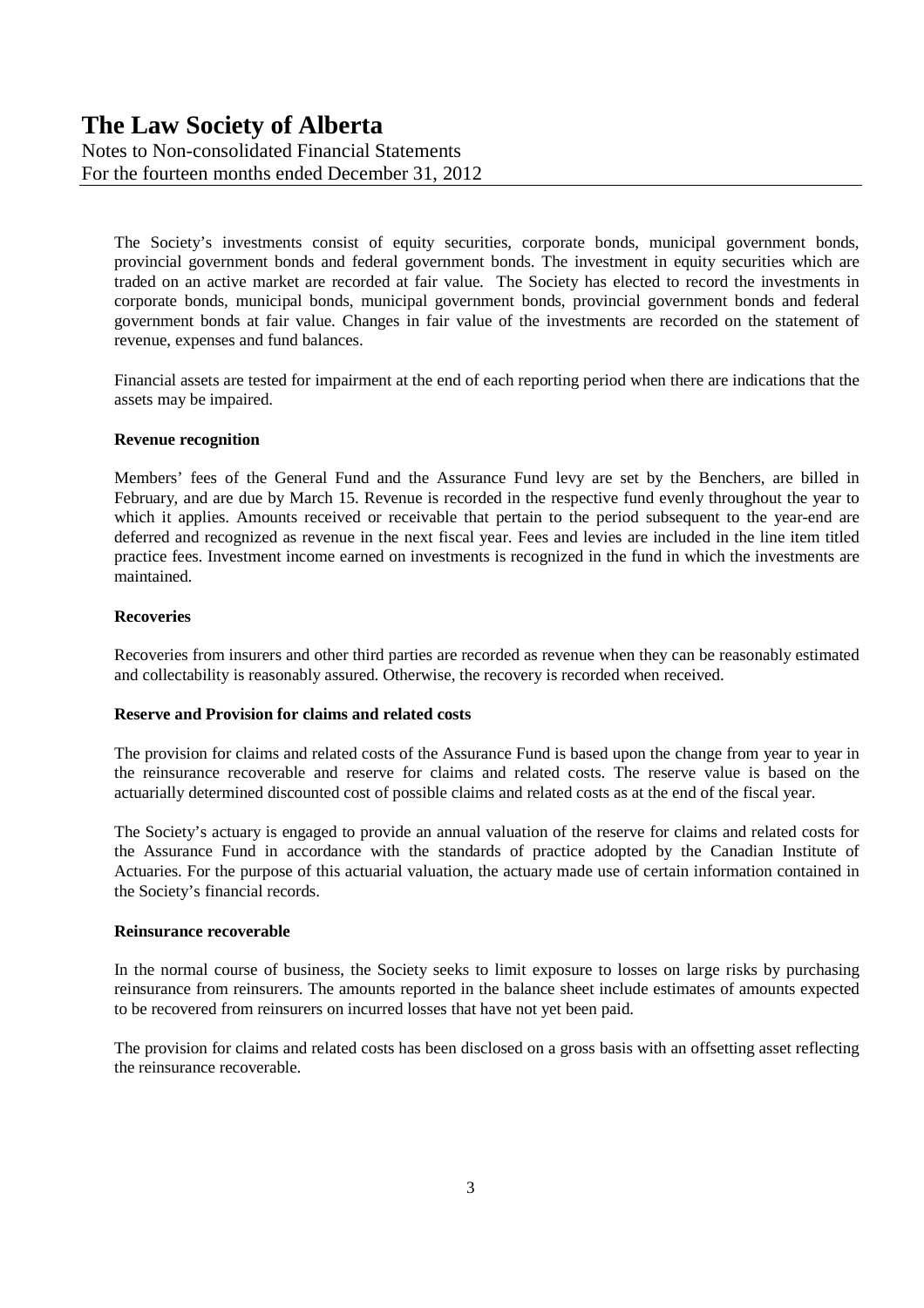Notes to Non-consolidated Financial Statements For the fourteen months ended December 31, 2012

#### **Cash and cash equivalents**

Cash and cash equivalents include cash and short-term investments that are highly liquid and are readily convertible to known amounts of cash and are subject to insignificant risk of change in value.

#### **Investment income**

Investment income comprises of interest, dividends, fund distributions, and gains and losses realized on the disposal of investments. Interest and dividends earned on investments are included as revenue on an accrual basis. The change in fair value of investments is recorded in the statement of revenue, expenses and fund balances as an unrealized gain (loss).

#### **Capital assets**

Capital assets are recorded at cost net of accumulated amortization. Amortization is calculated on a straight-line basis at the following annual rates:

| Furniture and equipment                     | 20%                                          |
|---------------------------------------------|----------------------------------------------|
| Furniture and equipment under capital lease | 20%                                          |
| Computer                                    | $33 - 1/3\%$                                 |
| Leasehold improvements                      | Over lease term (ranging from 4 to 10 years) |

#### **Deferred lease inducement**

The deferred lease inducement, representing the benefit of cash inducements, is amortized over the remaining term of the applicable lease.

#### **Post-employment benefits**

The Society maintains pension plans which provide defined benefit and defined contribution pension benefits. Pension costs and obligations for the defined benefit pension plans are determined using the projected benefit method and are charged to the statement of revenue, expense and fund balances based upon the actuarial valuation calculation.

Pension plan assets of the registered pension plan (RPP) are measured at fair value and the expected return on pension plan assets is determined using market related values. The supplemental retirement plan (SRP) does not hold any assets. The transitional obligation for the RPP is amortized on a straight-line basis over the average remaining service period of the employees in effect at November 1, 2004. The transitional obligation for the SRP has been reflected immediately. There is no amortization of adjustments arising from amendments for either the RPP or SRP as these items are nil. The excess of the net actuarial gain or loss over 10% of the greater of the benefit obligation and the fair value of plan assets is amortized over the average remaining service period of the active employees.

#### **Income taxes**

The Society meets the qualifications of a non-profit organization as defined in the Income Tax Act and, as such, is exempt from income taxes.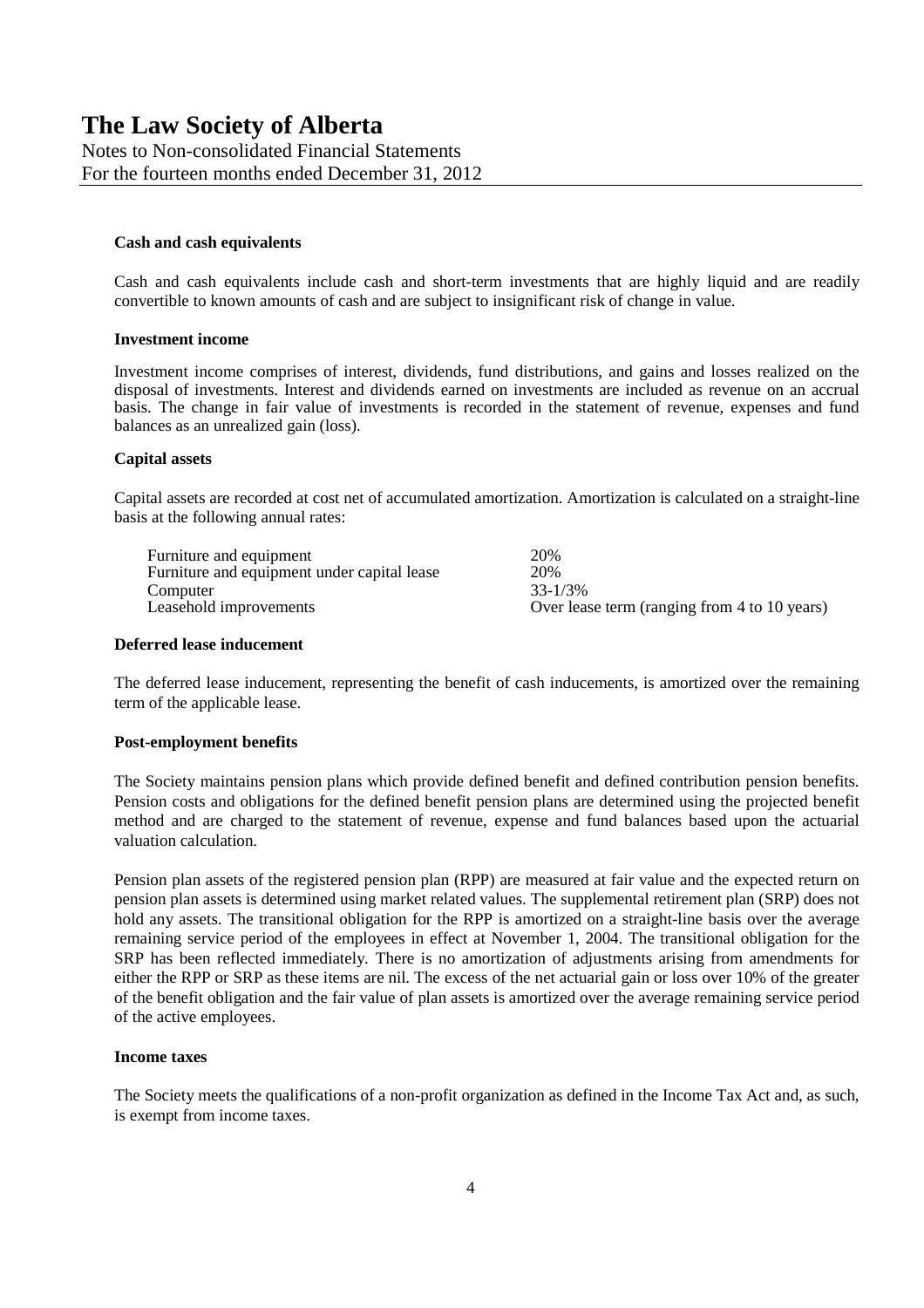#### **Donated services**

A portion of the Society's work is dependent on the voluntary service of many members, particularly the significant contribution of the Benchers. These services are not normally purchased by the Society and due to the difficulty in determining their fair value, donated services are not recognized in these financial statements.

### **Use of estimates**

Some items in the financial statements are measured using management's best estimates based on assumptions that reflect the most probable set of economic conditions and planned course of action. The most significant of these is an estimate for the reserve for claims and related costs. It is possible, based on existing knowledge, that changes in future conditions would require a material change in the recognized amounts of certain items.

### **4 Investments**

The Society's investments are managed under contract with an investment manager. The Society's investments are carried at fair market value, subject to normal market fluctuations, and the statement of revenue, expenses, and fund balances reports both realized and unrealized gains and losses on investments. The Society's investments consist of bonds and equity investments.

Investments at December 31 are as follows:

|                                                  | 2012<br>\$ | 2011<br>$(unaudited -$<br>note 2) |
|--------------------------------------------------|------------|-----------------------------------|
| <b>Bonds denominated in Canadian dollars:</b>    |            |                                   |
| Corporate                                        | 3,076,590  | 2,888,361                         |
| Municipal government                             |            | 378,621                           |
| Provincial government                            | 2,074,382  | 2,064,991                         |
| Federal government                               | 2,302,760  | 2,692,353                         |
|                                                  | 7,453,732  | 8,024,326                         |
| <b>Equities denominated in Canadian dollars:</b> | 5,176,848  | 5,666,091                         |
|                                                  | 12,630,580 | 13,690,417                        |

#### **5 Trust assets and liabilities**

The Legal Profession Act provides that lawyers' trust funds which cannot be disbursed may be forwarded to the Society. In 2012, approximately \$195,000 (2011 – \$430,000) was received. The Society holds the funds in trust for a five year period, refunds amounts to claimants as appropriate, and thereafter forwards any unclaimed funds to the Alberta Law Foundation. Amounts forwarded to the Alberta Law Foundation for the 2012 fiscal period were approximately  $$81,000 (2011 - $58,000)$ .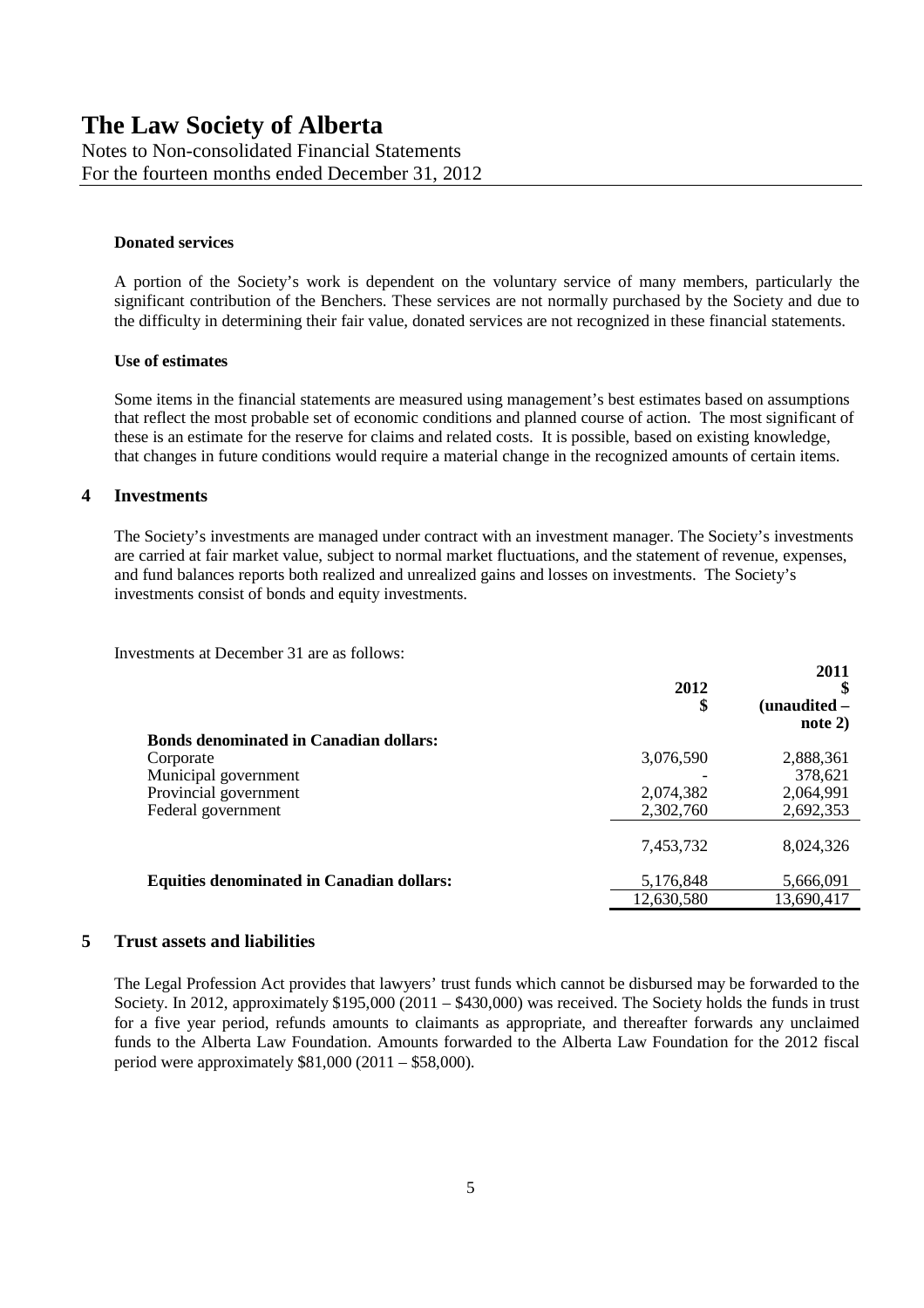Notes to Non-consolidated Financial Statements For the fourteen months ended December 31, 2012

### **6 Capital assets**

|                         |            | 2012                                     |                  | 2011<br>(unaudited –<br>note $2)$ |
|-------------------------|------------|------------------------------------------|------------------|-----------------------------------|
|                         | Cost<br>\$ | <b>Accumulated</b><br>amortization<br>\$ | <b>Net</b><br>\$ | <b>Net</b><br>\$                  |
| Furniture and equipment | 553,934    | 268,348                                  | 285,586          | 258,250                           |
| Computer                | 2,049,754  | 1,235,865                                | 813,889          | 592,144                           |
| Leasehold improvements  | 1,936,960  | 975,019                                  | 961,941          | 1,135,031                         |
|                         | 4,540,648  | 2,479,232                                | 2,061,416        | 1,985,425                         |

Included in furniture and equipment are assets acquired through capital lease with a net book value of \$83,816 (2011 - \$142,487).

### **7 Reserve for claims and related costs**

The change in reinsurance recoverable is summarized as follows:

| $\sim$ . The state of the second second second the second second that $\sim$ | 2012<br>\$ | 2011<br>$(unaudited -$<br>note $2)$ |
|------------------------------------------------------------------------------|------------|-------------------------------------|
| Reinsurance recoverable – beginning of period                                | 4,987,116  | 5,214,130                           |
| (Decrease) increase due to claims experience                                 | 2,199,925  | (227, 014)                          |
| Reinsurance recoverable – end of period                                      | 7,187,041  | 4,987,116                           |

The change in the reserve for claims and related costs is summarized as follows:

|                                                                                            | 2012<br>\$                                        | 40 L L<br>(unaudited –<br>note 2)             |
|--------------------------------------------------------------------------------------------|---------------------------------------------------|-----------------------------------------------|
| Reserve for claims and related costs – beginning of period                                 | 10,389,055                                        | 10,906,862                                    |
| Claims paid<br>Related costs paid and accrued<br>Recoveries from members and third parties | (461, 405)<br>(234, 460)<br>158,670<br>(537, 195) | (584, 933)<br>(25,710)<br>5,342<br>(605, 301) |
| Increase due to claims experience                                                          | 4, 124, 162                                       | 87,494                                        |
| Reserve for claims and related costs – end of period                                       | 13,976,022                                        | 10,389,055                                    |

**2011**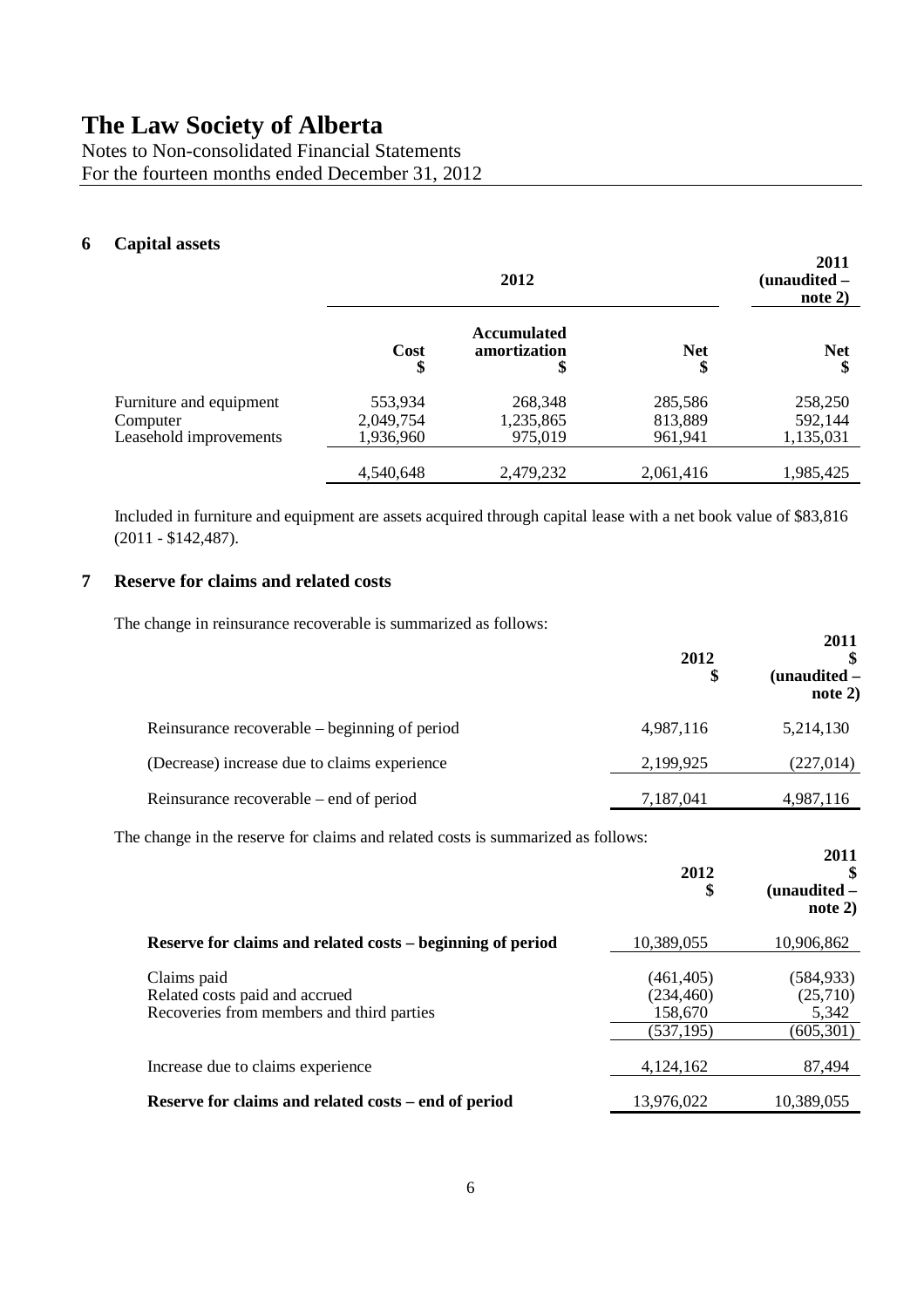# Notes to Non-consolidated Financial Statements For the fourteen months ended December 31, 2012 Case reserves (indemnity and external expenses) 4,786,259 4,912,227 IBNR reserve (indemnity and external expenses) 7,309,490 4,106,437 Provision for internal claim administration 306,845 316,840 Provision for adverse deviation 1,573,428 1,053,551

**Reserve for claims and related costs** 13,976,022 10,389,055

A portion of the reserve for claims and related costs is expected to be paid within the next fiscal year. This amount cannot be reasonably determined and therefore has not been included in current liabilities.

**2011**

In summary, the net exposure is summarized as follows:

|                                                                                                             | 2012<br>\$                                       | 2011<br>(unaudited -<br>note 2)              |
|-------------------------------------------------------------------------------------------------------------|--------------------------------------------------|----------------------------------------------|
| Reserve for claims and related costs – beginning of period<br>Reinsurance recoverable – beginning of period | 10,389,055<br>(4,987,116)                        | 10,906,862<br>(5,214,130)                    |
| Net exposure $-$ beginning of period                                                                        | 5,401,939                                        | 5,692,732                                    |
| Claims paid<br>Related costs paid and accrued<br>Recoveries from members and third parties                  | (461, 405)<br>(234, 460)<br>158,670<br>4,864,744 | (584, 933)<br>(25,710)<br>5,342<br>5,087,431 |
| Provision for claims and related costs                                                                      | 1,924,237                                        | 314,508                                      |
| Net exposure $-$ end of period                                                                              | 6,788,981                                        | 5,401,939                                    |
| Reserve for claims and related costs – end of period<br>Reinsurance recoverable – end of period             | 13,976,022<br>(7, 187, 041)                      | 10,389,055<br>(4,987,116)                    |
| Net exposure $-$ end of period                                                                              | 6,788,981                                        | 5,401,939                                    |

The discount rate applied by the actuary at December 31, 2012 is  $3.15\%$  (2011 – 3.5%). The undiscounted reserve balance at December 31, 2012 is \$13.4 million (2011 – \$9.2 million).

Claims which took place prior to March 10, 1986 and reported by March 10, 1987 are insured by a \$15,000,000 bond, with a \$250,000 deductible. Claims occurring after March 10, 1986 and before November 1, 1997 are not insured by bond coverage. Effective November 1, 1997, the Society purchased an indemnity bond of \$2,000,000 with a \$1,000,000 deductible. Effective November 1, 2001, the Society purchased an indemnity bond of \$10,000,000 with a \$1,000,000 deductible. Effective November 1, 2007, the Society purchased an indemnity bond of \$10,000,000 with a \$1,500,000 deductible.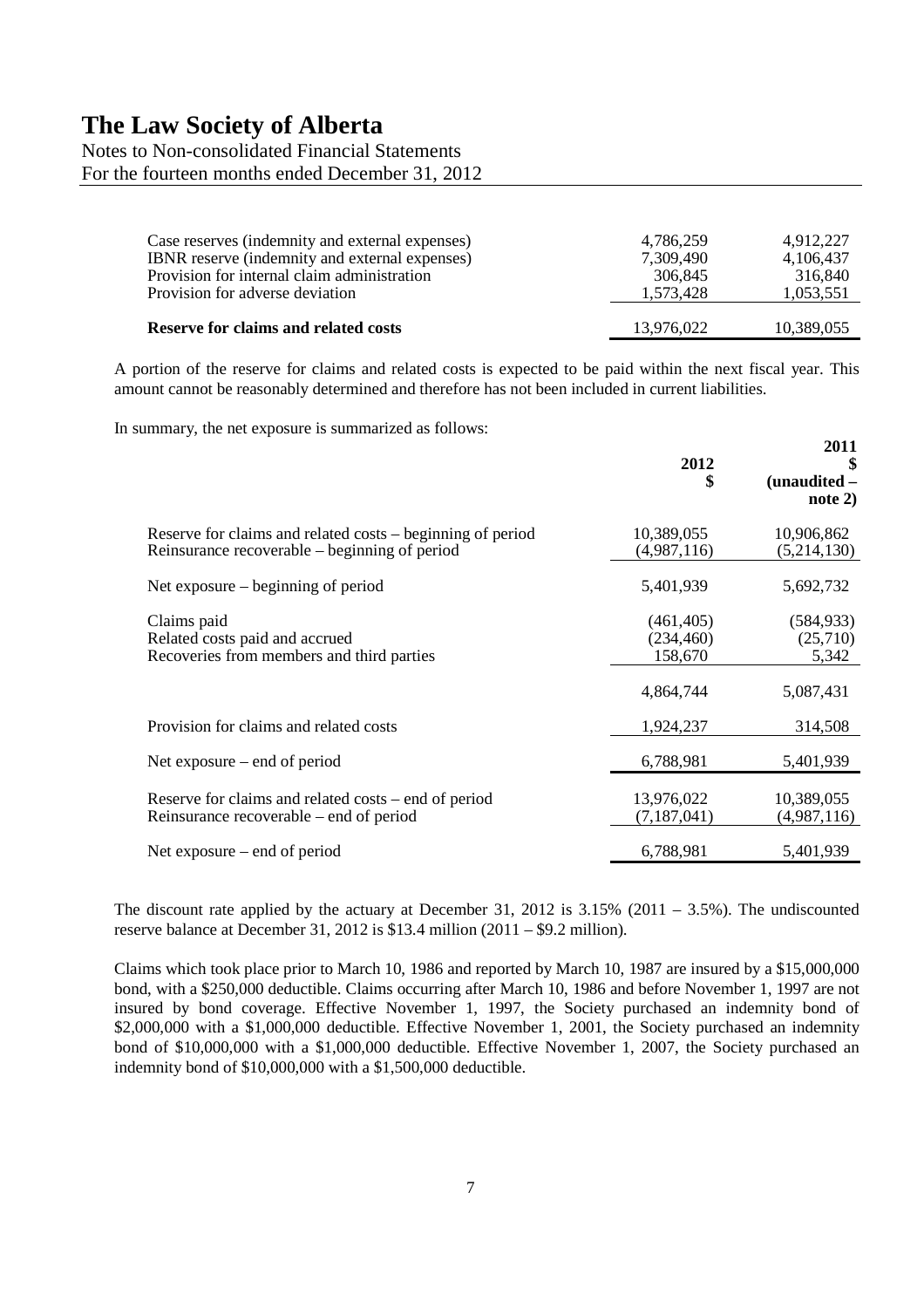Notes to Non-consolidated Financial Statements For the fourteen months ended December 31, 2012

### **8 Capital lease obligation**

The Society's capital lease obligation is as follows:

| 2013                         | 50,289 |
|------------------------------|--------|
| 2014                         | 33,527 |
| Total minimum lease payments | 83,816 |

Interest expense incurred on the lease for the period amounted to \$10,239 (2011 - \$11,786) at an annual interest rate of 8%.

\$

### **9 Restricted funds**

#### **Contingency reserve**

The Contingency reserve is for future liabilities that may arise as a result of significant adverse claims experience. In the current period, expenses and management exceeded revenue of the Assurance Fund by (\$416,138) and this amount was, therefore, deducted to the reserve (2011 – revenue exceeded expenses and management fees by \$83,899).

#### **Scholarship reserve**

In the current period, revenue exceeded expenses by \$107,941 and this amount was, therefore, added to the reserve (2011 – \$14,669).

### **10 Pension plan**

#### **a) Pension plan payable**

|                             | 2012<br>\$ | 2011<br><i>(unaudited)</i><br>$-$ note 2) |
|-----------------------------|------------|-------------------------------------------|
| Pension accrued liability   | 197,741    | 150,934                                   |
| Supplemental plan liability | 653,728    | 588,135                                   |
|                             | 851,469    | 739,069                                   |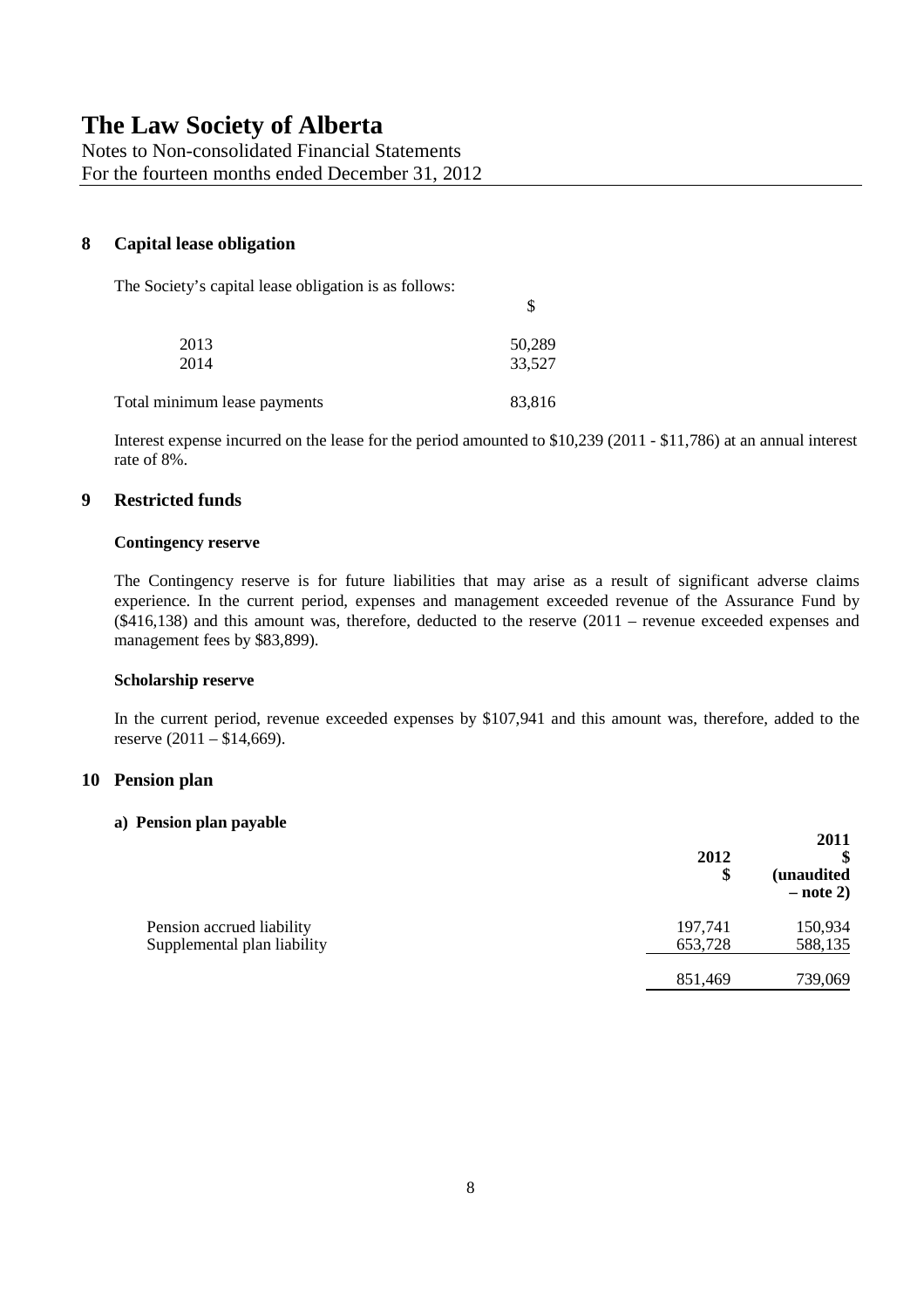Notes to Non-consolidated Financial Statements For the fourteen months ended December 31, 2012

b) The Society provides a non-contributory defined benefit pension plan to eligible management employees based on earnings and years of service. On advice of the actuary as of December 31, 2012, the details of the pension plan are as follows: **2011**

|                                                   | 2012        | 40 L L<br>\$<br>(unaudited -<br>note $2)$ |
|---------------------------------------------------|-------------|-------------------------------------------|
| Reconciliation of fair value of plan assets       |             |                                           |
| Fair value of plan assets – beginning of period   | 2,521,142   | 2,376,340                                 |
| Society contributions during period               | 259,367     | 194,029                                   |
| Actual return on plan assets                      | 302,152     | 96,985                                    |
| Less benefits paid during period to retirees      | (480, 293)  | (146, 212)                                |
| Fair value of plan assets – end of period         | 2,602,368   | 2,521,142                                 |
| Reconciliation of the accrued benefit obligation  |             |                                           |
| Accrued benefit obligation – beginning of period  | 3,476,135   | 3,347,744                                 |
| Current service cost                              | 153,504     | 123,652                                   |
| Interest on accrued benefit obligation            | 181,649     | 150,141                                   |
| Actuarial loss gain during period                 | 331,266     | 810                                       |
| Less benefits paid during period to retirees      | (480, 293)  | (146,212)                                 |
| Accrued benefit obligations - end of period       | 3,662,261   | 3,476,135                                 |
| Plan deficit                                      | (1,059,893) | (954, 993)                                |
| <b>Pension cost</b>                               |             |                                           |
| Current service cost                              | 153,504     | 123,652                                   |
| Interest cost on accrued benefit obligation       | 181,649     | 150,141                                   |
| Expected return on plan assets                    | (168, 748)  | (156,016)                                 |
| Amortization of transitional obligation           |             | 4,760                                     |
| Amortization of net actuarial losses              | 139,769     | 79,969                                    |
| Pension cost recognized during period             | 306,174     | 202,506                                   |
| <b>Accrued benefit asset</b>                      |             |                                           |
| Beginning balance - Accrued benefit liability     | (150, 934)  | (142, 457)                                |
| Plus contributions in the period                  | 259,367     | 194,029                                   |
| Less pension cost recognized during period        | (306, 174)  | (202, 506)                                |
|                                                   |             |                                           |
| <b>Ending balance - Accrued benefit liability</b> | (197,741)   | (150, 934)                                |
| Reconciliation of accrued benefit liability       |             |                                           |
| Funded status (plan deficit)                      | (1,059,893) | (954, 993)                                |
| Unamortized net actuarial loss                    | 862,152     | 804,059                                   |
|                                                   |             |                                           |
| <b>Accrued benefit liability</b>                  | (197,741)   | (150, 934)                                |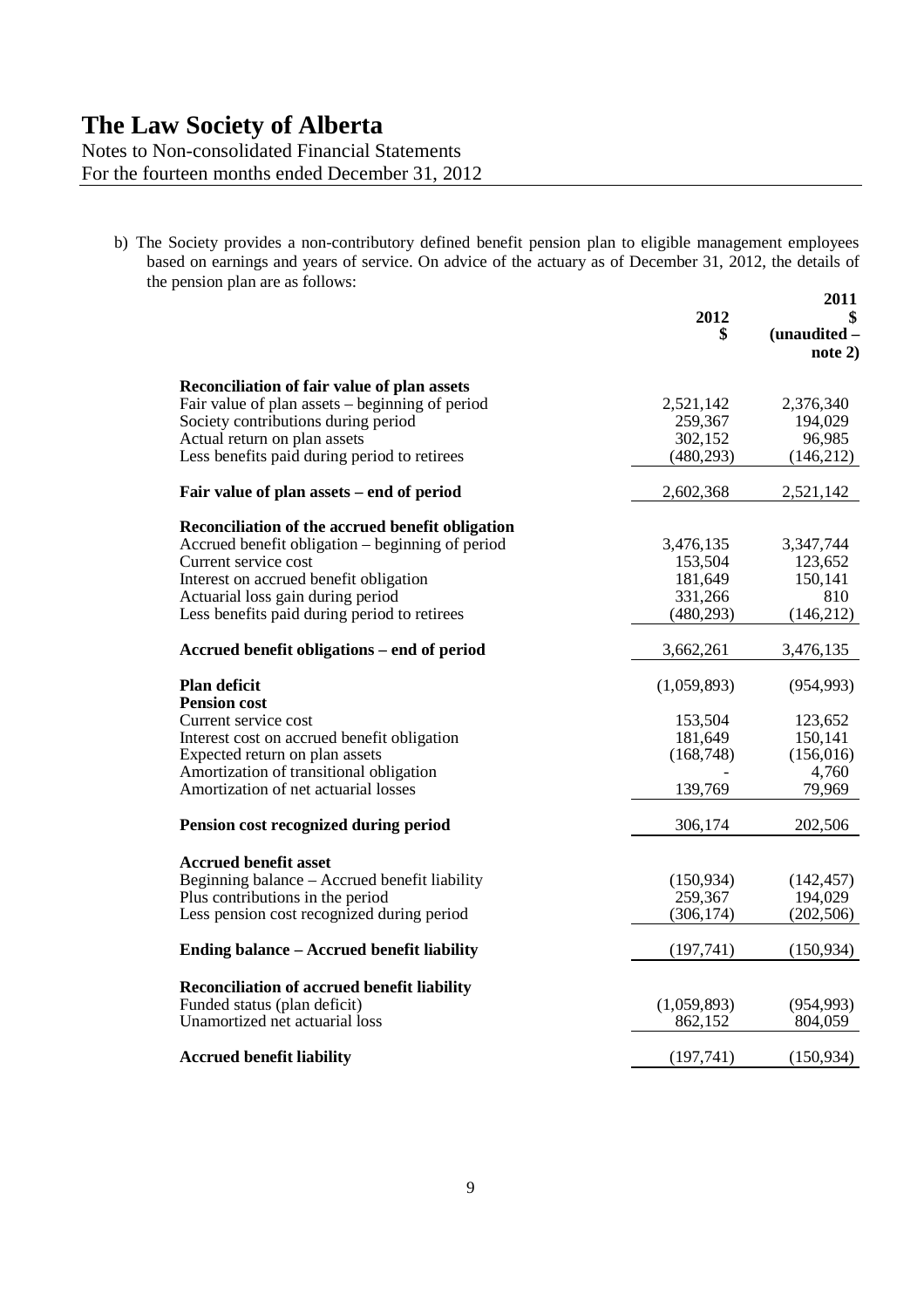Notes to Non-consolidated Financial Statements For the fourteen months ended December 31, 2012

#### **Plan assets**

The plan assets are invested in a variety of financial instruments from money market to primarily a mix of fixed income and equity securities.

| 31%   |
|-------|
| 42%   |
| 22%   |
| 5%    |
| 100\% |
|       |

#### **Assumptions**

The actuaries used the following rates in their calculations:

|                                                  | 2012  | 2011  |
|--------------------------------------------------|-------|-------|
| Discount rate $-$ beginning of period            | 4.70% | 4.50% |
| Discount rate $-$ end of period                  | 3.85% | 4.70% |
| Expected long-term rate of return on plan assets | 5.75% | 6.50% |
| Rate of compensation increase                    | 3.50% | 3.50% |

#### **c) Supplemental Retirement Plan**

The Society provides to eligible management employees a non-funded Supplemental Retirement Plan (SRP). The SRP is based on earnings and years of service, and has been implemented to top-up the pension payments for those that are above the Canada Revenue Agency maximum.

|                                                  | 2012<br>\$ | 2011<br>\$<br>$(unaudited -$<br>note 2) |
|--------------------------------------------------|------------|-----------------------------------------|
| Reconciliation of the accrued benefit obligation |            |                                         |
| Accrued benefit obligation – beginning of period | 883,470    | 794,353                                 |
| Current service cost                             | 45,943     | 31,866                                  |
| Interest on accrued benefit obligation           | 47,210     | 35,909                                  |
| Actuarial loss during period                     | 254,185    | 45,948                                  |
| Less benefits paid during period for retirees    | (90, 943)  | (24,606)                                |
| Accrued benefit obligation – end of period       | 1,139,865  | 883,470                                 |
| <b>Pension cost</b>                              |            |                                         |
| Current service cost                             | 45,943     | 31,866                                  |
| Interest cost on accrued benefit obligation      | 47,210     | 35,909                                  |
| Amortization of net actuarial losses             | 63,382     | 33,192                                  |
| Pension cost recognized during period            | 156,535    | 100,967                                 |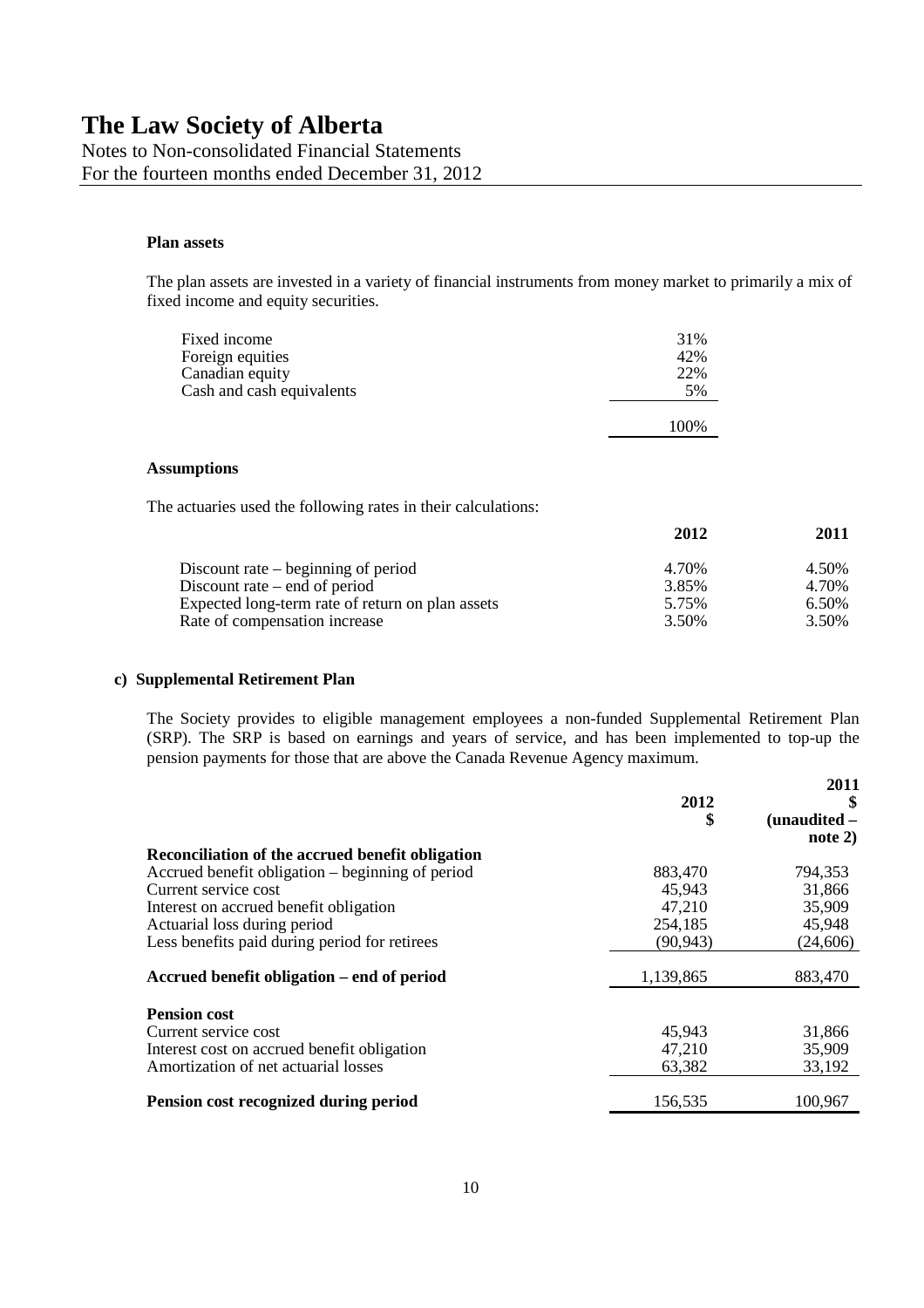Notes to Non-consolidated Financial Statements For the fourteen months ended December 31, 2012

| <b>Accrued benefit liability</b><br>Beginning balance – accrued benefit liability<br>Plus contributions in the period<br>Less pension cost recognized during period | (588, 136)<br>90,943<br>(156, 535) | (511, 774)<br>24,606<br>(100, 967)<br>(588, 135) |  |
|---------------------------------------------------------------------------------------------------------------------------------------------------------------------|------------------------------------|--------------------------------------------------|--|
| Ending balance – Accrued benefit liability                                                                                                                          | (653, 728)                         |                                                  |  |
| <b>Reconciliation of accrued benefit liability</b><br>Funded status (plan deficit)<br>Unamortized net actuarial loss                                                | (1, 139, 865)<br>486,137           | (883, 470)<br>295,335                            |  |
| <b>Accrued benefit liability</b>                                                                                                                                    | (653, 728)                         | (588, 135)                                       |  |

### **11 Commitments**

The Society is committed to leased office space and equipment, excluding equipment under capital leases, for various periods up to the year 2021. In addition, the Society has annual funding commitments to related notfor-profit organizations. Future minimum lease payments and funding commitments are as follows:

|                     | \$        |
|---------------------|-----------|
| 2013                | 3,822,849 |
| 2014                | 2,148,325 |
| 2015                | 522,436   |
| 2016                | 523,991   |
| 2017 and thereafter | 2,265,009 |

### **12 Related party transactions**

The Alberta Lawyers Insurance Association (the "Association") was incorporated on June 6, 1988 under Part 9 of the Companies Act of Alberta, chapter C-21, RSA 2000. On January 30, 2006, the Association was converted from a company limited by guarantee to a company limited by shares. As a result of this conversion, share capital of \$20 was issued representing four common shares; three shares issued to the Society and one share issued to the person from time to time holding the office of Executive Director of the Society, as bare trustee for the Society. The Association is a wholly-owned subsidiary of the Society.

The Association administers a program under which active members of the Society in private practice have mandatory coverage for errors and omissions of \$1,000,000 per occurrence, with a limit of \$2,000,000. The Association is a member of Canadian Lawyers Insurance Association (CLIA), a reciprocal insurance exchange which provides for group coverage subject to premiums and other assessments that may arise from the agreement with CLIA. The Association meets the qualifications of a non-profit organization as defined by the Income Tax Act and, as such, is exempt from taxes.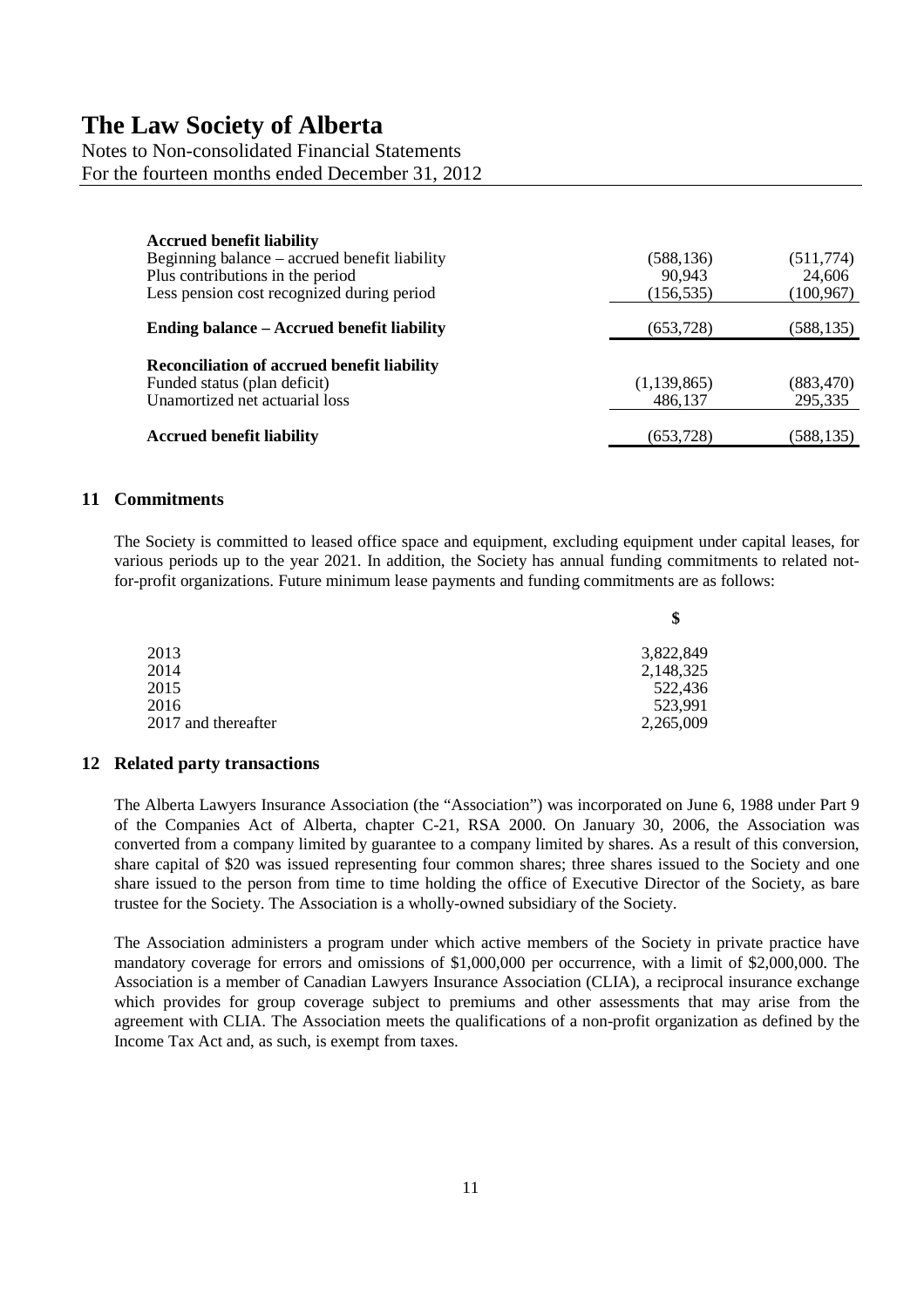Notes to Non-consolidated Financial Statements For the fourteen months ended December 31, 2012

The Society does not consolidate, in its financial statements, the results of the Association. A summary of the Association's financial information for the six months ended December 31, 2012 is as follows:

|                                                                              | <b>Year ended</b><br>June 30, 2012 |                             |  |
|------------------------------------------------------------------------------|------------------------------------|-----------------------------|--|
|                                                                              | 2012<br>\$                         | (unaudited -<br>note 2)     |  |
| Assets<br>Liabilities                                                        | 110,190,881<br>(76, 177, 923)      | 115,421,349<br>(82,948,512) |  |
| Net assets                                                                   | 34,012,958                         | 32,472,837                  |  |
| Revenue<br>Expenses                                                          | 15,513,551<br>(14, 034, 610)       | 24,376,120<br>(28,087,126)  |  |
| Excess (deficiency) of revenue over expenses before the following:           | 1,478,941                          | (3,711,006)                 |  |
| Unrealized gain on fair market value of investments                          | 61,180                             | 319,019                     |  |
| Excess (deficiency) of revenue over expenses                                 | 1,540,121                          | (3,391,987)                 |  |
| Cash flows from Operating Activities<br>Cash flows from Investing Activities | (3,734,659)<br>(2, 141, 353)       | 1,472,859<br>1,883,814      |  |
| (Decrease) increase in cash and cash equivalents                             | (5,876,012)                        | 3,356,673                   |  |

During the fourteen months ended December 31, 2012, the Society received from the Association an amount of \$1,582,000 (2011 – \$1,300,080) for management fees. As at December 31, 2012, an amount of \$17,429 (2011 – \$3,666) was due to the Association and is non-interest bearing and due on demand. These transactions are in the normal course of operations and are measured at the exchange amount which is the amount of consideration established and agreed to by the related parties.

The elected Benchers of the Law Society include members drawn from law firms across the province. These law firms may at times be engaged by the Society in the normal course of business. During the fourteen months ended December 31, 2012, expenses of \$192,434 (2011 - \$17,265) were incurred with these law firms.